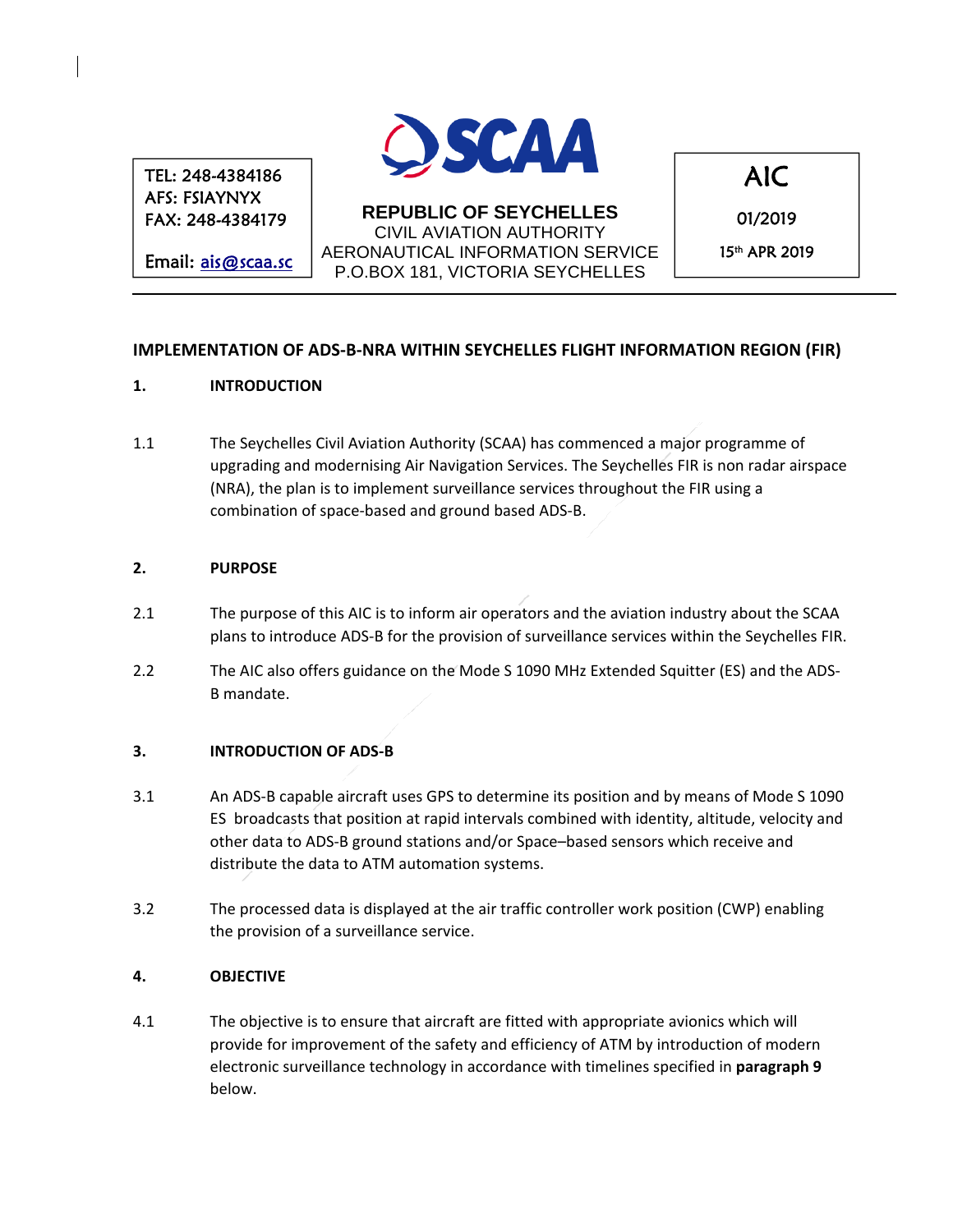## **5. APPLICABILITY**

5.1 This AIC shall apply to aircraft operating within the territory of Seychelles, and in the Seychelles FIR unless exempted under **paragraph 10.** below.

## **6. SYSTEM DESCRIPTION**

- 6.1 The basic concept of ADS‐B involves the broadcasting of surveillance information from aircraft via a data link.
- 6.2 To support the ADS‐B‐NRA application, the overall ADS‐B avionics system, herein referred to as "ADS‐B System", needs to provide the following functions:
	- Adequate surveillance data provision capability;
	- ADS‐B message processing (encoding and generation);
	- ADS‐B message transmission (Mode S 1090 MHz ES airborne surveillance data‐link);
- 6.3 Whereas the latter two functions are incorporated in the Mode S 1090 MHz ES ADS‐B transmit system, the surveillance data provision is realised through various on‐board surveillance data sources (e.g. horizontal position source, barometric altimetry, ATC transponder control panel).
- 6.4 The horizontal position accuracy and integrity requirements of the ADS‐B‐NRA application are associated with quality indicators which form part of the air-to-ground ADS-B message.

# **7. FUNCTIONAL CRITERIA**

- 7.1 In line with ED-126, the ADS-B System needs to meet the following surveillance data transmission requirements, as a minimum:
	- A unique ICAO 24 bit aircraft address (contained within each ADS‐B message transmission);
	- Horizontal Position (latitude and longitude);
	- Horizontal Position Quality Indicator(s) (position integrity for both ED‐102/DO‐ 260A/B based ADS‐B transmit systems, as well as accuracy for DO‐260A/B based ADS‐B transmit systems);
	- Barometric Altitude;
	- Aircraft Identification;
	- Special Position Identification (SPI);
	- Emergency Status and Emergency Indicator;
	- Version Number (in aircraft operational status message, if avionics are DO‐260A/B compliant).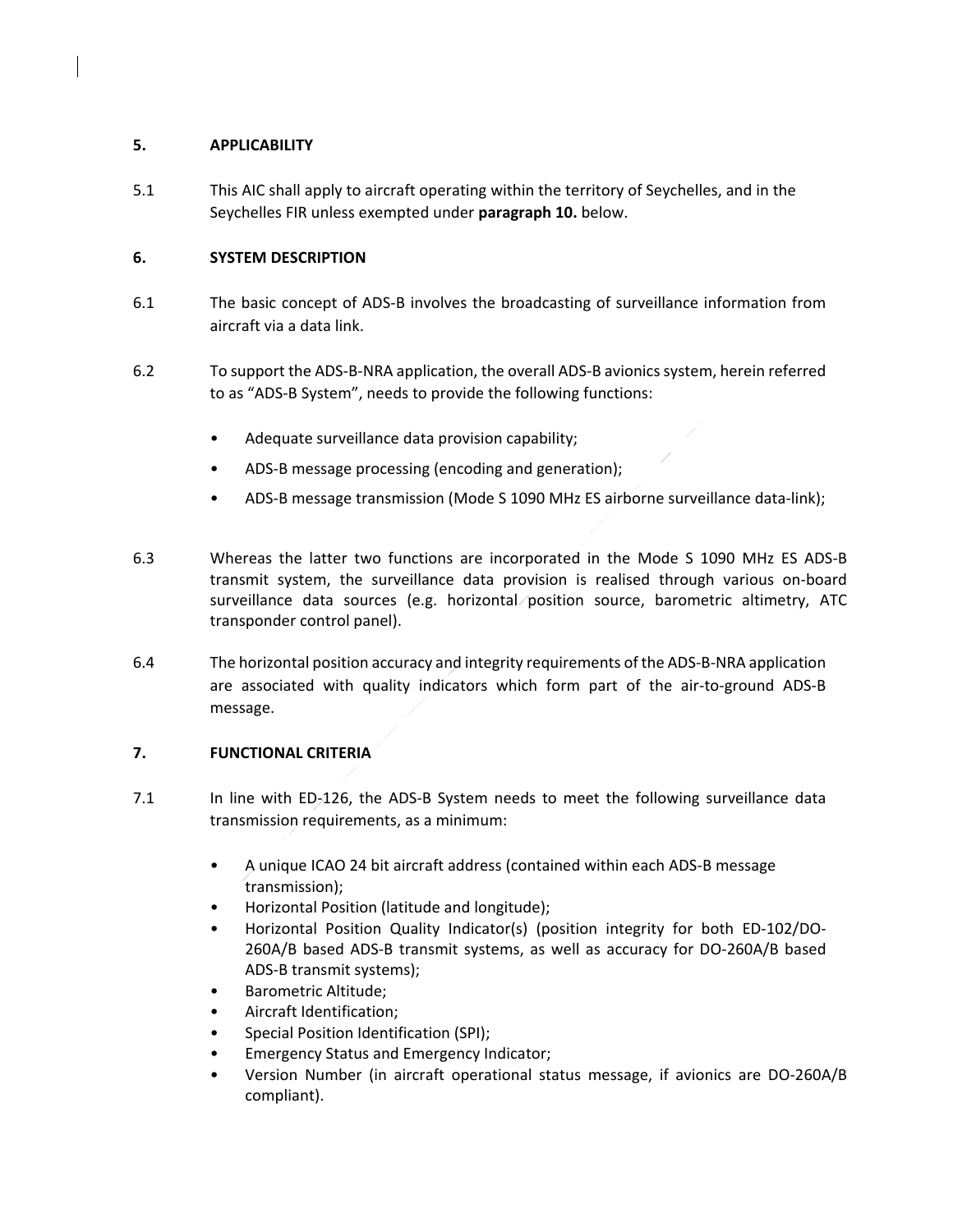#### **8. AIRWORTHINESS CONSIDERATIONS**

8.1 For the purposes of the ADS-B-NRA application, the ADS-B System installed in the aircraft needs to be designed to deliver data that satisfy the airborne domain requirements to meet the requirements of the Seychelles Civil Aviation (Safety) Regulations, 2017, Part 3 regulation 8, and EASA Acceptable Means of Compliance (AMC) 20‐24.

## **9. APPLICABLE DATES**

- New aircraft that will be incorporated on Seychelles register after the publication date of this AIC must be suitably equipped.
- Aircraft already on Seychelles register at the time that this AIC is published and all foreign registered aircraft operating within the Seychelles FIR shall be equipped by the 07<sup>th</sup> June 2020.

# **10. EXEMPTION TO THE MANDATE**

- 10.1 This AIC shall not apply to:
	- a) State aircraft as referred to in Article 3(b) of the Chicago Convention i.e. aircraft used in military, customs and police services;
	- b) foot-launched flying machines (including powered paragliders and hang gliders);
	- c) captive balloons; kites; parachutes (including parascending parachutes);
	- d) aircraft with a MTOW of less than 500 kg, used for noncommercial purposes, or that are used for local flight instruction in uncontrolled airspace.

#### **11. REFERENCES**

Radio Technical Commission for Aeronautics (RTCA) DO‐303—*Safety, Performance and Interoperability Requirements Document for the ADS‐B Non‐Radar Airspace (NRA) Application;*

EUROCAE ED‐26—*MPS for Airborne Altitude Measurements and Coding Systems;*

EUROCAE ED‐126—*Safety, Performance and Interoperability Requirements Documents for ADS‐B‐NRA Application;*

European Aviation Safety Agency (EASA) Acceptable Means of Compliance (AMC) 20 Amendment 3, Annex II (AMC 20‐24)—*Certification Considerations for the Enhanced Air Traffic System in Non‐Radar Areas Using ADS‐B Surveillance (ADS‐B‐NRA) Application http://www.easa.europa.eu/ws\_prod/ g/rg\_certspecs.php#AMC‐20*